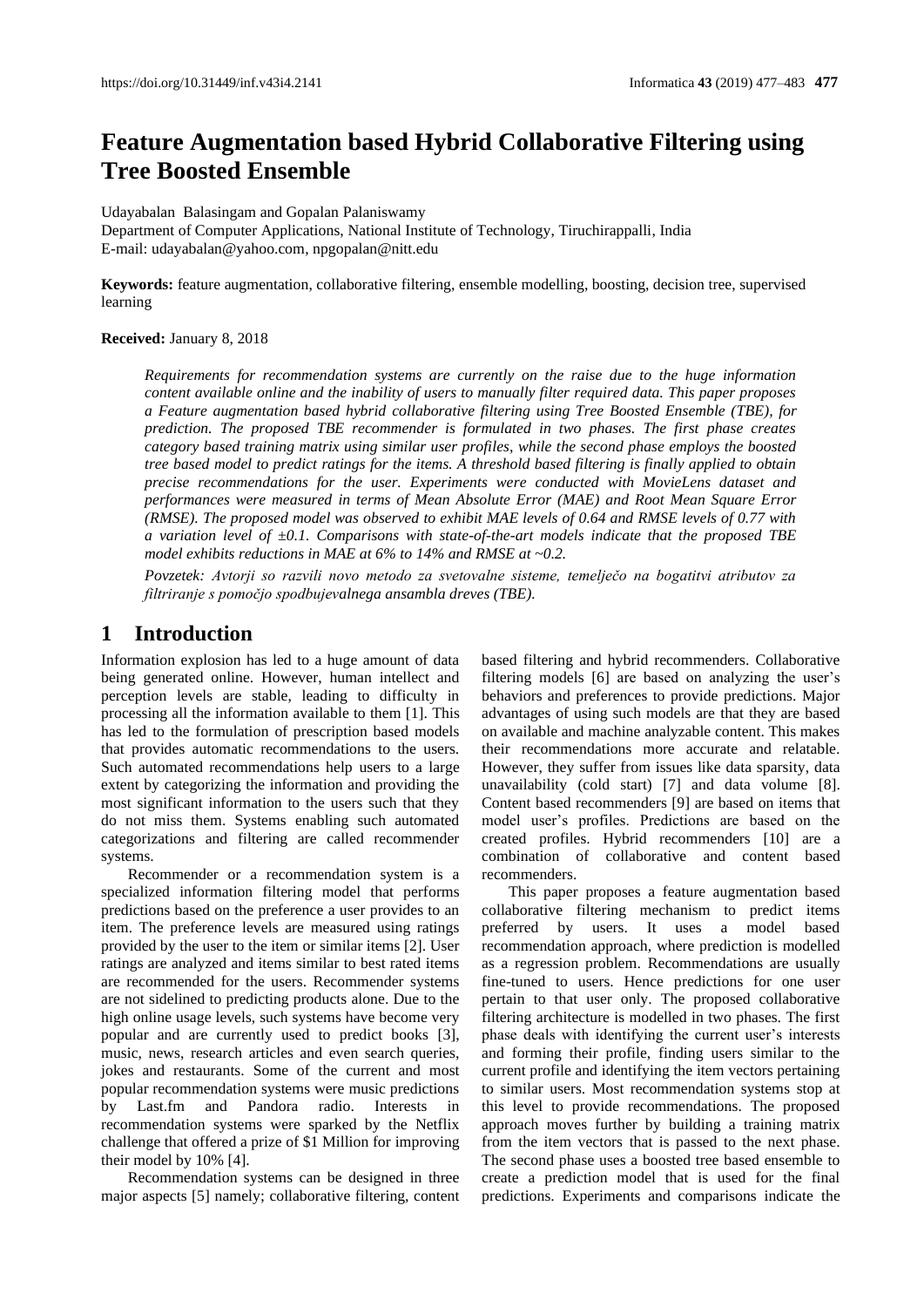high effectiveness of the proposed model as it exhibits a considerable reduction in the Mean Absolute Error (MAE) and the Root-Mean-Square Error (RMSE) in comparison to existing state-of-the-art models.

The remainder of the paper is organized as follows: section 2 presents the literature review, section 3 presents the problem formulation, section 4 presents a detailed description of the proposed ensemble model, section 5 presents the experimental results and section 6 concludes the work.

### **2 Literature review**

This section discusses some of the recent contributions in the domain of recommendation systems.

An artificial neural network based recommendation system that uses content-based modelling for predictions was proposed by Paradarami et al. in [11]. This work performs model based predictions by utilizing user reviews. Model based predictions are hybridized with ANN to perform enhanced predictions. A similar hybridized recommendation model specifically for elearning environments was proposed by Chen et al. in [12]. Several hybrid versions of recommenders are currently on raise, like user specific hybrid recommender for offline optimization by Dooms et al. [13], an augmented matrix based hybrid system by Wu et al. [14], a latent factor based recommendation system by Zheng et al. [15] and a linear regression based collaborative recommendation model by Ge et al. [30].

Utilizing metaheuristics for recommendations have currently been on the raise due to the increase in data volume. A cuckoo search based collaborative filtering model was proposed by Katarya et al. in [16]. This model uses k-means clustering for user grouping and cuckoo search for the process of prediction. Other metaheuristic or evolutionary algorithm based recommendation systems include memetic algorithm and genetic algorithm based recommender system by Banati et al. [17], PSO based recommender system [18] and fuzzy ant based recommenders by Nadi et al. [19].

A weighting strategy based recommender that performs genre based clustering was proposed by Fremal et al. [20]. This method analyzes twelve weighting strategies in terms of MAE and RMSE to obtain the best weighting model for effective recommendations. A similar multiple clustering based recommendation model was proposed by Ma et al. in [21]. A trust and similarity based recommender for leveraging multiviews was proposed by Guo et al. in [22]. A prediction system to recommend complimentary products was proposed by McAuley et al. in [23]. This model concentrates in identifying substitutable versions of customers' interests. A coordinate based recommendation system SCoR was proposed by Papadakis et al. [32]. This model uses a combination of matrix factorization and collaborative filtering to improve the prediction process. A user perception based model was proposed by Chen et al. [33]. This is a critiquing based model that considers user's perception of products for the prediction process.

Although several models for recommendations are available, most of them follow the regular filtering mechanisms, resulting in huge data for processing, thereby increasing the computational complexity to a large extent.

### **3 Problem formulation**

The collaborative filtering model has been formulated as a prediction problem, where the proposed Tree Based Ensemble (TBE) model predicts the probable ratings that will be provided by the user for a particular item.

Let *CL* be the set of customers, where  $CL = \{C_1, C_2, C_3, \ldots, C_m\}$  and  $P_C$  be the purchase list of a customer, where the item purchased  $i<sub>x</sub>$  and corresponding rating given to the item  $r_x$  are the mandatory components. All available *n* items are contained in the items list  $I = \{i_1, i_2, i_3, \ldots, i_n\}$ . The ratings are formulated as real numbers *R* in the interval  $[r_{min}, r_{max}]$ , where  $r_{min}$  and  $r_{max}$ are defined by the domain*.*

The problem is to predict a set of items from *I* for a customer *C* such that the customer would have a high probability of purchasing it, pertaining to constraints given in eq 1.

$$
Prediction_C = \{ i_x | i_x \in I \land i_x \notin P_C \} \qquad (1)
$$

## **4 Collaborative filtering using tree based boosted ensemble**

Collaborative filtering is the process of predicting a user's interests based on their past behaviors. This paper proposes a model based collaborative filtering approach using a boosted ensemble. Algorithm for the proposed collaborative filtering architecture is given below.

#### *Algorithm:*

- *1. Input user (C) for recommendation*
- *2. Generate item list IC from the customer purchase history*
- *3. Generate rating list IRC using Eq. 3*
- *4. Identify similar users (NC) by selecting users with common item list using Eq. 4*
- *5. Generate rating list by adding the item and ratings given by C and NC*
- *6. Identify correlation between the rating vectors of C and NC using Eq. 6*
- *7. Filter items with correlation levels higher than the similarity threshold ρThresh*
- *8. Identify categories of the selected items*
- *9. Normalize categories to obtain the training matrix (T)*
- *10. Create the recommender model by applying T to the boosted tree based ensemble*
- *11. Predict ratings for all the available items*
- *12. Filter n best items with highest ratings as recommendations to the user C*

The proposed collaborative filtering architecture has been modelled in two major phases namely; profile induced item matrix creation using feature augmentation and ensemble based predictions. The first phase collects,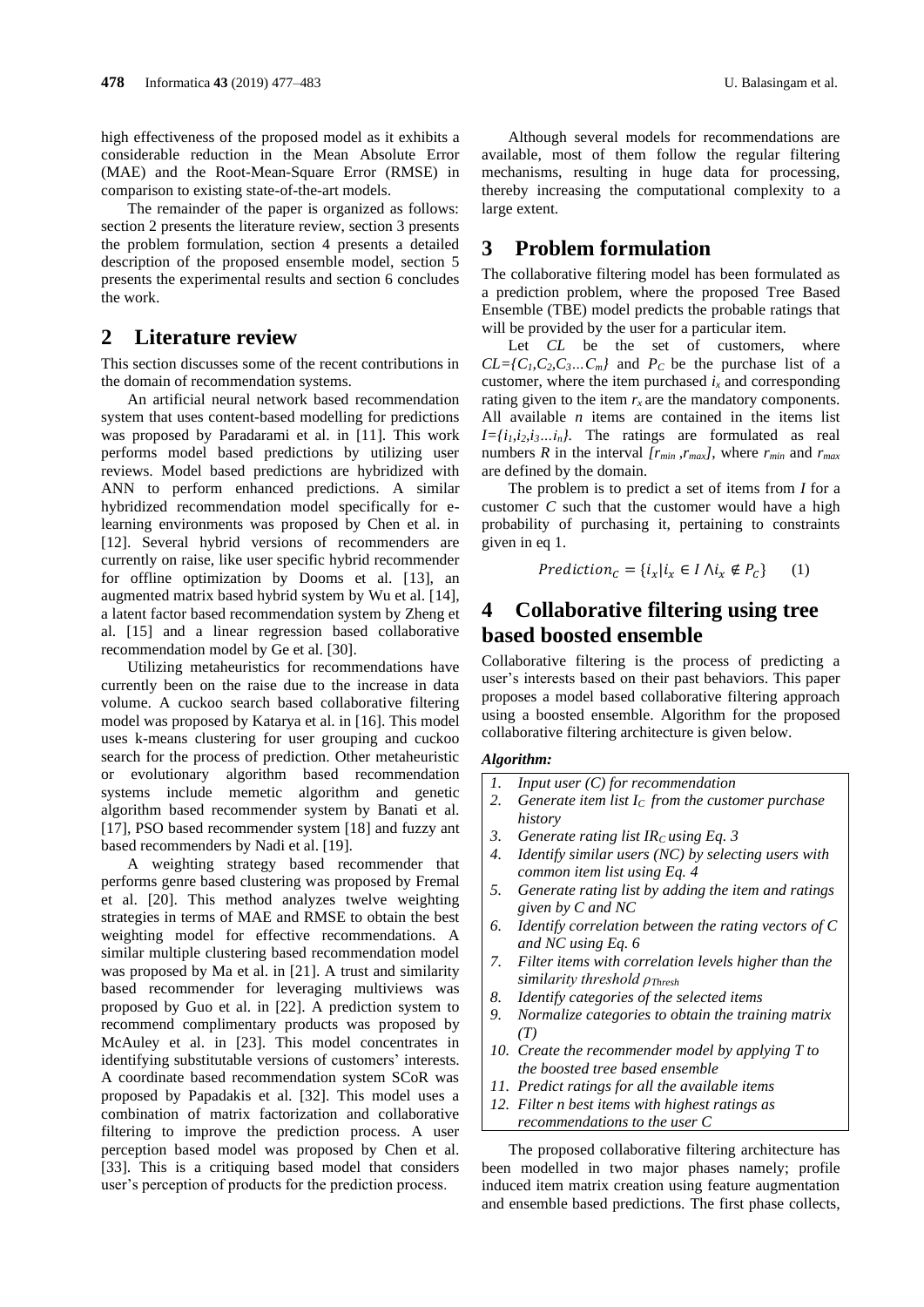filters and integrates data corresponding to the user for whom the recommendation is to be made. The second phase creates a boosted ensemble, trains it using the created training data and provides predictions.

#### **4.1 Profile induced item matrix creation using feature augmentation**

Recommendation systems are built for heterogeneous users. Every user's requirements is distinct, however there also exists slight similarities with other users in the system [24]. Hence it is important to identify and build appropriate profile for the current user for the model to be trained upon. Effectiveness of predictions depends entirely on the quality of the training data built at this phase. The process of building the user's profile is performed using Feature Augmentation. Feature Augmentation is the process of computing a set of features to be passed to the subsequent phase for evaluation.

The initial phase of this process is to generate an item list from the purchase history of the customer under analysis. This is given by

$$
I_C = \{i_x | i_x \in I \land i_x \subset P_C\} \tag{2}
$$

Where  $i_x$  is an item from the set of all items purchased by the customer.

The ratings pertaining to the item list  $I_c$  are integrated to obtain the user's preferences.

$$
IR_C = \{(i_x, r_x) | (i_x, r_x) \subset P_C\}
$$
 (3)

Where  $r_x$  is the rating corresponding to item  $i_x$ .

The mere factor that the customer has purchased an item does not guarantee the person's affinity towards the product. Hence affinity levels for the product are obtained by integrating the ratings.

The next step is to identify users with interests similar to the current user *C*. Identifying similarities begins by identifying the commonalities existing between *C,* the current user, paired with all the other existing users (NC). This is given by

$$
I_{Common} = I_C \cap I_{NC} \quad \forall \quad 1 \le NC \le m \quad \land \quad NC \neq C \quad (4)
$$

Where  $I_C$  and  $I_{NC}$  correspond to items purchased by customers *C* and *NC.*

The common items identified in *ICommon* are integrated with their corresponding ratings from *C* and *NC,* to create the ratings matrix, which is given by,

$$
IR_{common} = \{(i_x, r_c, r_{nc}) | (i_x, r_c) \subset P_c \land (i_x, r_{nc}) \subset P_{NC}\}\n \tag{5}
$$

Where  $r_c$  is the rating given to product  $i_x$  by customer *C* and  $r_{nc}$  is the rating given to product  $i_x$  by customer *NC.*

Correlation of ratings  $r_c$  and  $r_{nc}$  between the current customer *C* and every other customer *NC* is determined to identify the similarity levels between the two customers. Similarities are identified between two rating vectors, and a similarity identification model is used for the process [25]. Some of the common similarity measures are Euclidean distance, Minkowski distance and Pearson correlation [2]. Distance based measures requires the input vectors to be standardized prior to operations, while major advantage of a correlation based model is that they operate based on cosine similarities, hence do not require standardized values. This avoids the additional overhead of standardizing the input data. Hence the proposed TBE model uses Pearson correlation as the similarity measure identifier. TBE model uses all the items identified as common (entire population) to obtain the similarity, which is given by

$$
\rho_{C,NC} = \frac{cov(R_C, R_{NC})}{\sigma_{R_C} \sigma_{R_{NC}}} \qquad (6)
$$

Where  $R_C$  and  $R_{NC}$  are the rating vectors corresponding to *C* and *NC* , the numerator calculates the covariance of  $R_C$  and  $R_{NC}$ , the denominator calculates the product of standard deviations of *R<sup>C</sup>* and *RNC.*

The final item set is obtained by filtering item data satisfying the similarity threshold (*ρThresh*). The similarity threshold is domain and data dependent. The proposed TBE model sets a similarity threshold of 0.5 for analysis. Items corresponding to users with satisfied thresholds are considered for building the training matrix. The selection criteria for items is given by

$$
I_{Selected} = \{i_x | i_x \in IR_{Common} \land i_x \in I_{NC} \land \rho_{C,NC} < \rho_{Thresh}\} \tag{7}
$$

Item categorization plays a vital role in determining the details pertaining to items. Training data for TBE is constructed with the item categorization details, rather than the actual items. Broader and highly specific categorizations tend to provide more accurate results. The proposed model also deals with integrating items falling under multiple categories. Categories pertaining to items under *ISelected* are obtained. Item categorizations tend to be nominal rather than numeric. Hence they are normalized with 1-of-n encoding to obtain the numeric training data matrix (*T*) for training the ensemble model.

#### **4.2 Ensemble based Predictions**

Model based recommenders utilize a machine learning model to predict recommendations for a user. The proposed TBE model builds a boosted tree ensemble for prediction.

Ensemble modelling [26] is the process of incorporating multiple models for prediction, rather than relying on the results of a single model. Boosting is a machine learning ensemble aimed to reduce bias and variance in the prediction system to provide an effective prediction model. It is a supervised learning approach operating by creating a set of weak learners to form a single strong learner. This work uses decision trees to build the model for recommendations based on the training data [27].

The proposed boosting model operates by iteratively training the algorithm based on the resultant errors from previous iterations.

Let  $DT(x)$  be the base decision tree used for training. The process of prediction is given by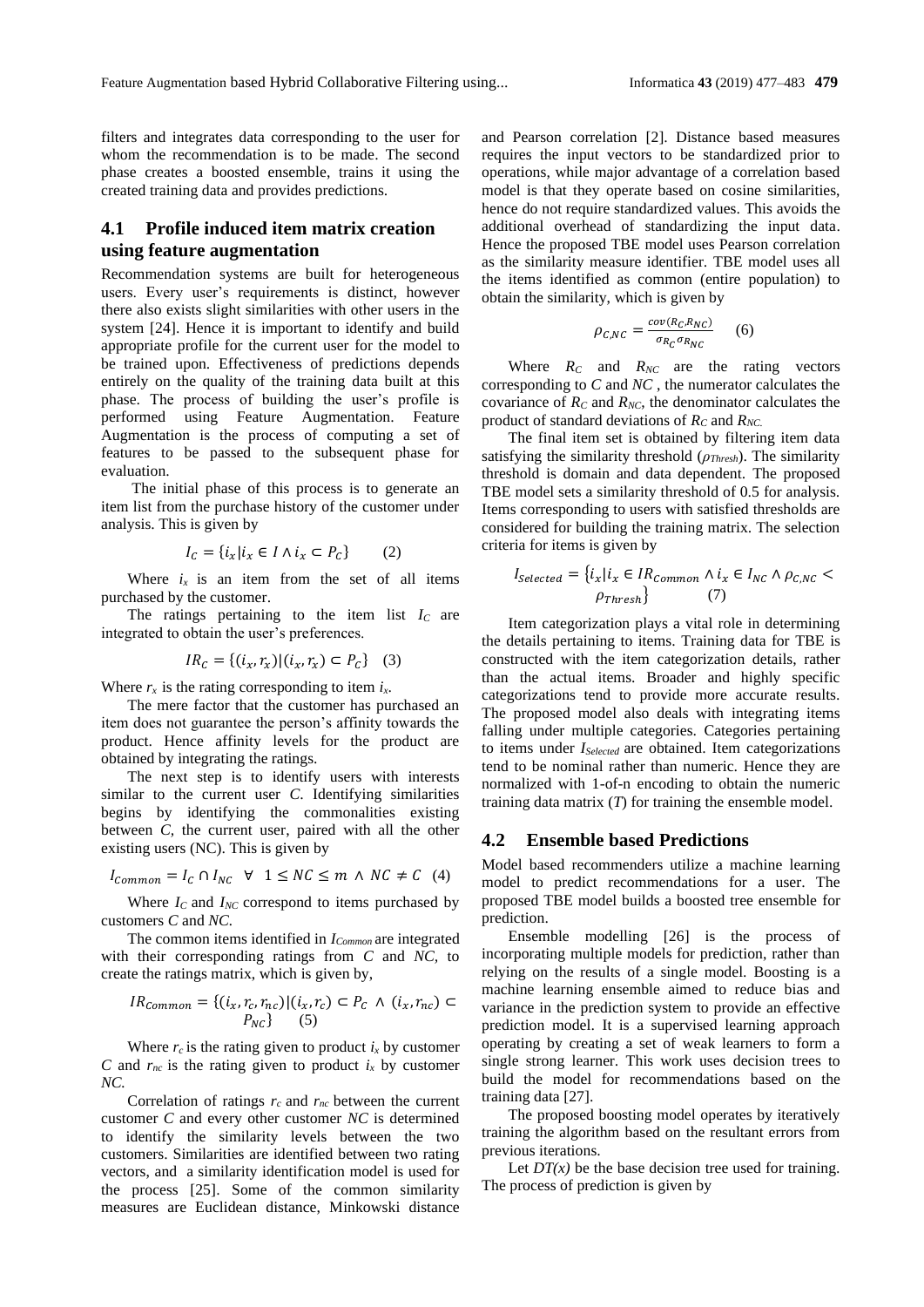$$
y' = DT(x) \quad (8)
$$

Where  $y'$  is the prediction given by the decision tree model *DT.* However, being a weak learner, the predictions by *DT* will constitute errors *e,* which can be given by

$$
e = y' - y \quad (9)
$$

Where  $y$  is the actual solution and  $y'$  is the predicted solution.

The next level prediction model is built by integrating the error component *e* into the prediction model. This is given by

$$
y'' = DT(x) + e \qquad (10)
$$

Similarly, the next level error is given by

$$
e'=y-y''\ (11)
$$

The next model training incorporates *e'* into the training process. This is iteratively performed until the error *e* reaches an acceptable threshold.

Training data for the recommendation problem is modelled with category based training matrix constructed from item ratings obtained from similar users. Rating corresponding to the item vector is incorporated as the class label for the training matrix (*T*). The training matrix is passed to the boosted decision tree and the trained model is obtained. The process of training matrix creation and prediction is repeated for each user individually on every recommendation requirement, to obtain result pertaining to an individual user.

Test data is obtained by considering the items not contained in the purchase list of customer *C.* The formulation of test data is given by

$$
I_{Test} = \{i_x | i_x \in I \land i_x \notin P_C\} \quad (12)
$$

Categories corresponding to *ITest* are obtained and 1 of-n encoding is applied to obtain the test matrix. TBE is formulated as a regression model. Hence an error level of 0.001 is set as the acceptable error limit for the TBE model.

The results provide probable user ratings for each item. Recommendations can be provided by sorting the results in decreasing order and providing the top *n* rated products as probable recommendations.

### **5 Experimental results**

The proposed TBE model is implemented using Python and uses MovieLens data [28, 29] for analysis. MovieLens is a benchmark dataset used to validate recommendation systems. The dataset pertaining to 1Million reviews is considered for evaluation. It contains details pertaining to 6040 users and provides reviews for 3952 movies. Ratings are provided on a 5 point scale. The dataset also contains categorizations of movies in terms of genres. A single movie sometimes belongs to multiple genres, providing scope for multiple options. The proposed model operates by considering movies as items and genres as the categorization parameters.

Recommendation models are usually measured in terms of Root-Mean-Square Error (RMSE) and Mean Absolute Error [13, 31].

$$
MAE = \frac{1}{N} \sum_{i=1}^{n} |y_i - y'_i|
$$
 (13)  

$$
RMSE = \sqrt{\frac{1}{N} \sum_{i=1}^{n} (y_i - y'_i)^2}
$$
 (14)

Where  $y_i$  and  $y_i'$  are the actual and the predicted ratings for the *N* test reviews. MAE measures the effectiveness of the predictions. Smaller MAE values exhibit better predictions. RMSE depicts the stability of the predictions, in other words, the prediction variance. Low MAE values represent a good predictor, while high RMSE values indicate high variability in predictions.

Performance of the proposed model is measured in terms of RMSE and MAE. Scalability of the model is measured by sampling the data from 100K reviews, moving up to 1 Million reviews. Exhibited results were attained by performing 1000 iterations and identifying the mean of the obtained predictions.

Mean Absolute Error (MAE) corresponding to datasets of various sizes is shown in figure 1. It could be observed that the proposed TBE model exhibits similar MSE values exhibiting low fluctuations irrespective of the data size. The best MAE was observed to be 0.51, and average MAE was observed to be 0.64, with fluctuation levels of  $\pm 0.1$ . This exhibits the stability of the proposed model irrespective of the data size.

#### Mean Absolute Error (MAE)



Figure 1: Mean Absolute Error Analysis for Varied Sized Input Data.

Root-Mean-Square Error (RMSE) corresponding to datasets of various sizes is shown in figure 2. It could be observed that the proposed TBE model exhibits similar RMSE values exhibiting low fluctuations irrespective of

Root-Mean-Square Error (RMSE)



Figure 2: Root-Mean-Square Error Analysis for Varied Sized Input Data.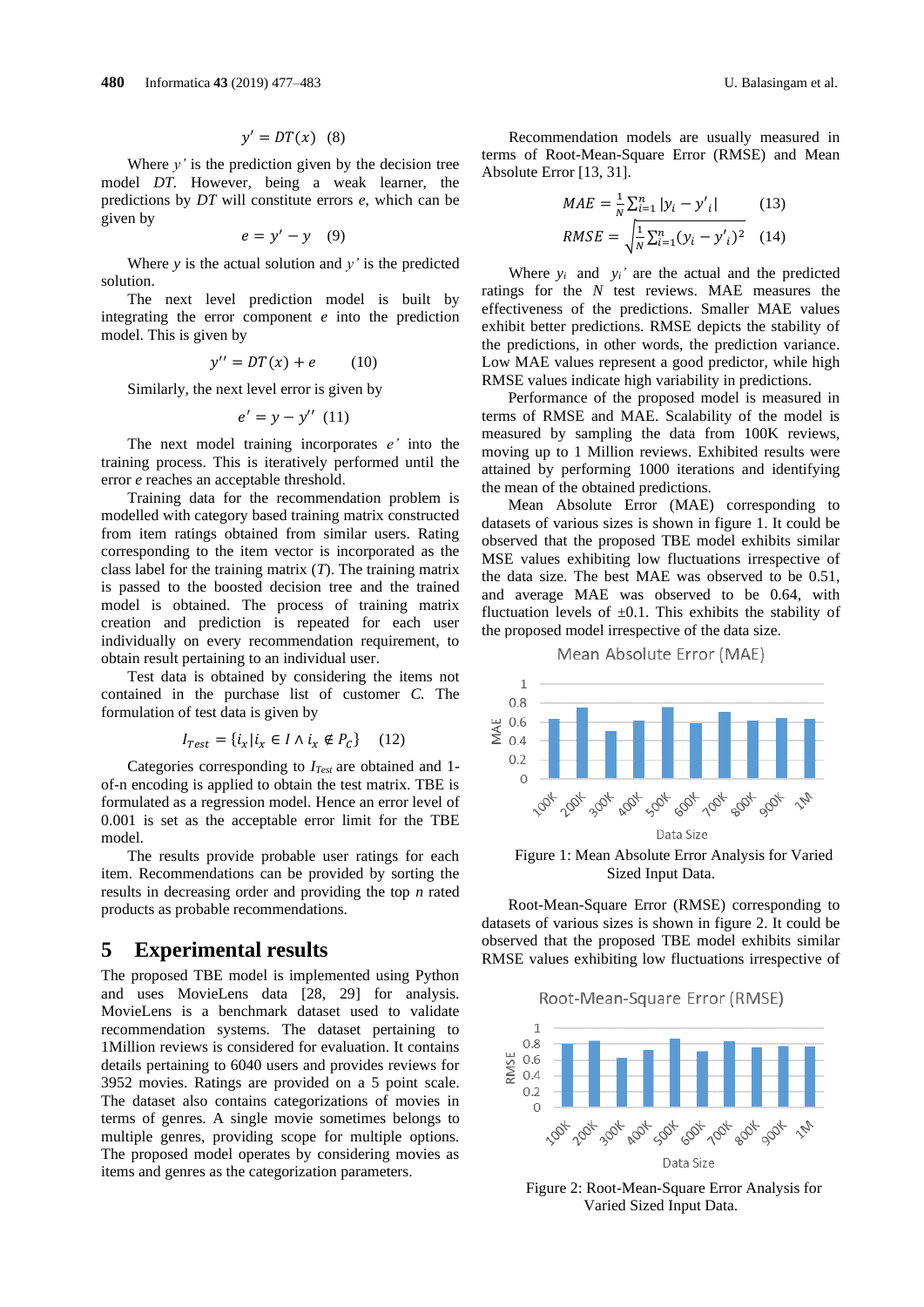the data size. The best RMSE was observed to be 0.62, and average RMSE was observed to be 0.77, with fluctuation levels of  $\pm 0.1$ . This exhibits the low variability in prediction levels of TBE.

#### Root-Mean-Square Error (RMSE)  $\mathbf{1}$  $0.8$  $\frac{15}{6}$  0.6  $0.2$  $\bigcap$ **ADOX** 3004 **SOOK 600X 000**+ 1004 1004-004 Data Size

Figure 2: Root-Mean-Square Error Analysis for Varied Sized Input Data.

Enhanced performance of the proposed model is attributed to the two major factors, feature augmentation and the tree based boosted ensemble. Feature augmentation is based on the user's profile. Hence the input data contains several attributes depicting the user's profile. This results in the model being highly fine-tuned towards the user's requirements. This enables better predictions. further, usage of the boosting model ensures that every wrong prediction increases the weight of the instance. This enables even rarely found instances to have a significant impact on the final prediction process. These factors enable enhanced results in the proposed model.

The actual performance values for TBE is tabulated and shown in table 1. Best performances are shown in bold. Moderate MAE and RMSE values indicate effectively reduced error levels and low variability levels in predictions. Time requirements for the proposed model exhibits linear time requirements by the TBE model.

| <b>Dataset</b> | <b>MAE</b> | <b>RMSE</b> | Time(s) |
|----------------|------------|-------------|---------|
| 100K           | 0.630135   | 0.806763    | 9.197   |
| 200K           | 0.746131   | 0.841447    | 20.662  |
| 300K           | 0.506511   | 0.625448    | 51.306  |
| 400K           | 0.617964   | 0.724338    | 88.696  |
| 500K           | 0.757933   | 0.871471    | 94.607  |
| 600K           | 0.590549   | 0.705942    | 112.125 |
| 700K           | 0.710233   | 0.835888    | 105.766 |
| 800K           | 0.618823   | 0.753463    | 108.144 |
| 900K           | 0.641097   | 0.77633     | 113.657 |
| 1M             | 0.629914   | 0.763647    | 118.935 |

Table 1: Performance Levels on Data with Varied Sizes.

Comparison of the proposed model is performed with the weighted strategy based model (SW I, MLR and CM II) proposed by Fremal et al. [20] and K-Means and Cuckoo Search based model proposed by Katarya et al. [16]. Both these models are recent and also considers the MovieLens data for their prediction process. Hence this work considers the two models for comparison.

A comparison on MAE values of the proposed model with SW I, MLR, CM II and K-Means Cuckoo is shown in figure 3. It could be observed that the proposed TBE model exhibits lowest MAE levels, exhibiting reduction levels in the range of 6% to 14%.



Figure 3: Mean Absolute Error Comparison.

A comparison on RMSE values of the proposed model with SW I, MLR, CM II and K-Means Cuckoo is shown in figure 4. It could be observed that the proposed TBE model exhibits lowest RMSE levels (0.76), while the other models exhibits RMSE levels >0.9. This exhibits that the variance levels of the proposed model is low compared to the other models. Low variability levels indicate high prediction reliability of the proposed TBE model.



Figure 4: Root-Mean-Square Error Comparison.

## **6 Conclusion**

Recommendations have become one of the major requirements in the current information rich world. However, the voluminous data available for the recommendation engines poses a huge challenge. This paper proposes a feature augmentation based tree bagging ensemble model, TBE for recommendations. TBE, being an iterative model uses a weak classifier, hence the computational complexities pertaining to TBE was observed to be very low. Further, the repeated data filtering process in the first phase reduces data to a large extent. This further reduces the computational complexities, hence speeding up the prediction process to a considerable extent. This aids in handling large datasets effectively, indicating enhanced scalability levels.

The major advantage of TBE is that it uses the available data for the current user and user's similar to the current user. Hence TBE has the capability to identify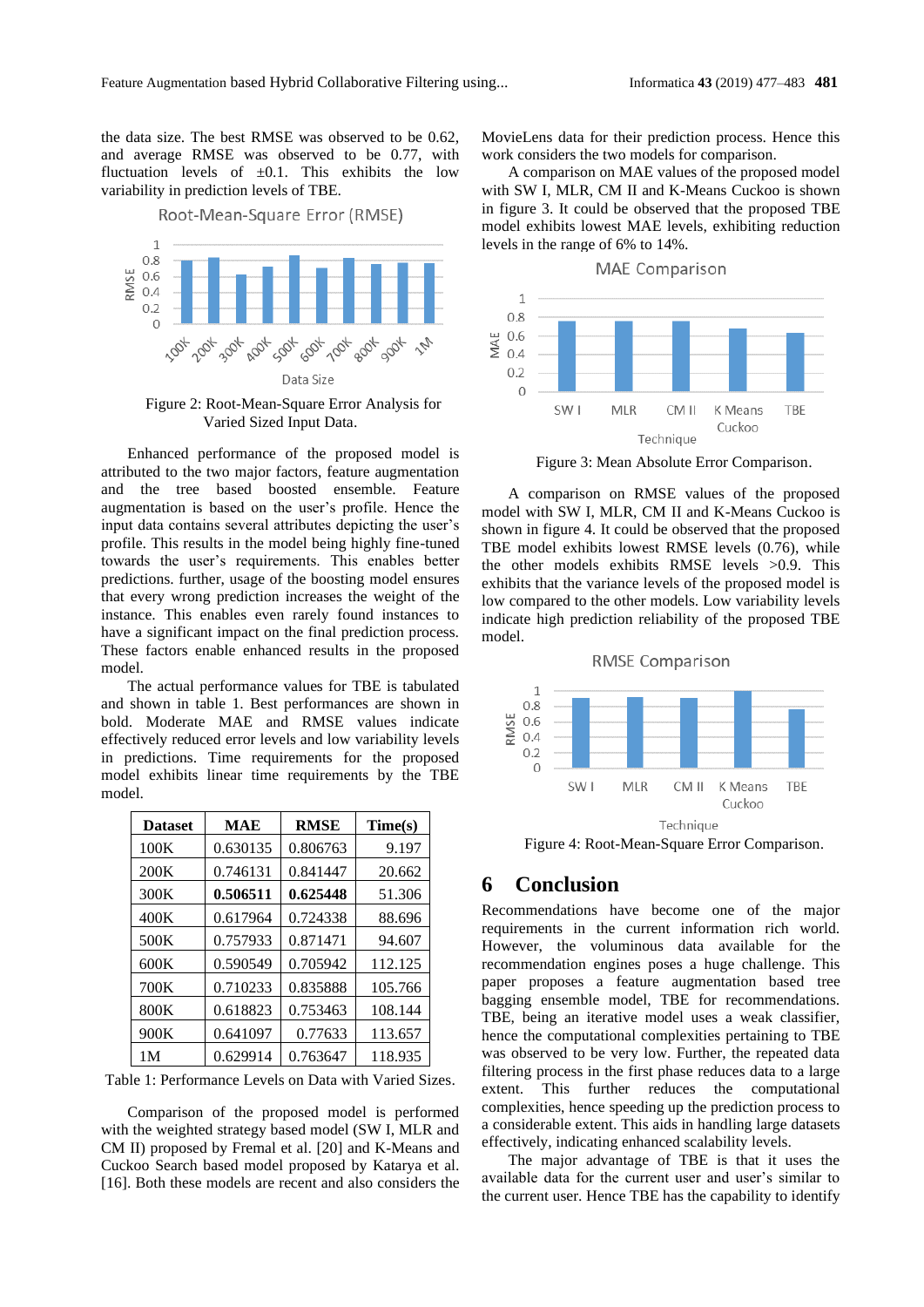even hidden patterns from the available data. Further, this process of prediction solves the data sparsity issue that affects collaborative filtering approaches. Limitations of the proposed model are that cold start problem has not been handled. Future extensions of the proposed model will be designed by incorporating user's demographic data, which can enable solving the cold start issue.

### **References**

- [1] Vickery, A., and Vickery, B. C. (2005). *Information science in theory and practice*. De Gruyter. <https://doi.org/10.1515/9783598440083>
- [2] Ricci, F., Rokach, L., and Shapira, B. (2011). *Introduction to recommender systems handbook*  Boston, MA: Springer US . pp. 1-5. [https://doi.org/10.1007/978-0-387-85820-3\\_1](https://doi.org/10.1007/978-0-387-85820-3_1)
- [3] Karlgren, Jussi. ["A digital bookshelf: original work](https://jussikarlgren.wordpress.com/2017/10/01/a-digital-bookshelf-original-work-on-recommender-systems/)  [on recommender systems"](https://jussikarlgren.wordpress.com/2017/10/01/a-digital-bookshelf-original-work-on-recommender-systems/)
- [4] Lohr, S. (2009). A \$1 million research bargain for Netflix, and maybe a model for others. *The New York Times*, *22*.
- [5] Adomavicius, G., & Tuzhilin, A. (2005). Toward the next generation of recommender systems: A survey of the state-of-the-art and possible extensions. *IEEE Transactions on Knowledge and Data Engineering, 17* (6), 734–749. <https://doi.org/10.1109/TKDE.2005.99>
- [6] Prem Melville and Vikas Sindhwani, (2010) [Recommender Systems,](http://www.prem-melville.com/publications/recommender-systems-eml2010.pdf) *Encyclopedia of Machine Learning,* pp. 1-9.
- [7] Schein, A. I., Popescul, A., Ungar, L. H., & Pennock, D. M. (2002). Methods and metrics for cold-start recommendations. In *Proceedings of the 25th annual international ACM SIGIR conference on Research and development in information retrieval*, pp. 253-260. <https://doi.org/10.1145/564376.564421>
- [8] Sarwar, B. M., Karypis, G., Konstan, J., & Riedl, J. (2002). Recommender systems for large-scale ecommerce: Scalable neighborhood formation using clustering. In *Proceedings of the fifth international conference on computer and information technology*, Vol. 1.
- [9] Mooney, R.J., and Roy, L. (1999). Contentbased book recommendation using learning for text categorization. *In Workshop Recom. Sys.: Algo. and Evaluation.* <https://doi.org/10.1145/336597.336662>
- [10] Jannach, D., Zanker, M., Felfernig, A., & Friedrich, G. (2010). *Recommender systems: an introduction*. Cambridge University Press. <https://doi.org/10.1017/CBO9780511763113>
- [11] Paradarami, T.K., Bastian, N.D. and Wightman,
- J.L., (2017). A hybrid recommender system using artificial neural networks. *Expert Systems with Applications*, vol. 83, pp.300-313. <https://doi.org/10.1016/j.eswa.2017.04.046>
- [12] Chen, W., Niu, Z., Zhao, X., and Li, Y. (2014). A hybrid recommendation algorithm adapted in elearning environments. *World Wide Web,* doi: 10.

1007/s11280-012-0187-z .vol. 17(2), pp.271-284. <https://doi.org/10.1007/s11280-012-0187-z>

- [13] Dooms, S., Pessemier, T., and Martens, L. (2015). Offline optimization for user-specific hybrid recommender systems. *Multimedia Tools and Applications,* vol. 74(9) , pp.3053-3076. <https://doi.org/10.1007/s11042-013-1768-2>
- [14] Wu, M.L., Chang, C.H., and Liu, R.Z. (2014). Integrating content-based filtering with collaborative filtering using co-clustering with augmented matrices*. Expert Systems with Applications*, vol. 41(6),pp.2754-2761. <https://doi.org/10.1016/j.eswa.2013.10.008>
- [15] Zheng, Y. (2014). Semi-supervised context-aware matrix factorization: Using contexts in a way of "latent" factors. *In Proceedings of the 29th annual ACM symposium on applied computing .* In SAC New York, NY, USA: ACM .vol.14, pp.292-293. <https://doi.org/10.1145/2554850.2555195>
- [16] Katarya, R. and Verma, O.P., (2016). An effective collaborative movie recommender system with cuckoo search. *Egyptian Informatics Journal*. <https://doi.org/10.1016/j.eij.2016.10.002>
- [17] Banati, H. and Mehta, S., (2010). A Multi-Perspective Evaluation of ma and ga for collaborative Filtering Recommender System. *International journal of computer science & information Technology (IJCSIT)*, vol. *2*(5), pp.103-122.

<https://doi.org/10.5121/ijcsit.2010.2508>

- [18] Alam, S., Dobbie, G. and Riddle, P., (2011), May. Towards recommender system using particle swarm optimization based web usage clustering. In *Pacific-Asia Conference on Knowledge Discovery and Data Mining* . Springer, Berlin, Heidelberg.pp.316-326. [https://doi.org/10.1007/978-3-642-28320-8\\_27](https://doi.org/10.1007/978-3-642-28320-8_27)
- [19] Nadi, S., Saraee, M., Bagheri, A. and Davarpanh Jazi, M., (2011). FARS: Fuzzy ant based recommender system for web users. *International Journal of Computer Science Issues*, vol.8 (1), pp.203-209. [https://doi.org/10.20533/ijmip.2042](https://doi.org/10.20533/ijmip.2042%20.4647.2011.0001)  [.4647.2011.0001](https://doi.org/10.20533/ijmip.2042%20.4647.2011.0001)
- [20] Frémal, S. and Lecron, F., (2017). Weighting strategies for a recommender system using item clustering based on genres. *Expert Systems with Applications*, vol.77, pp.105-113. <https://doi.org/10.1016/j.eswa.2017.01.031>
- [21] Ma, X., Lu, H., Gan, Z., and Zhao, Q. (2016). An exploration of improving prediction accuracy by constructing a multi-type clustering based recommendation framework. *Neurocomputing,* vol.191, pp. 388–397.

<https://doi.org/10.1016/j.neucom.2016.01.040>

[22] Guo, G., Zhang, J., and Yorke-Smith, N. (2015). Leveraging multiviews of trust and similarity to enhance clustering-based recommender systems. *Knowledge-Based Systems*, vol. 74 , pp.14–27.

<https://doi.org/10.1016/j.knosys.2014.10.016>

[23] McAuley, J., Pandey, R., and Leskovec, J. (2015).a Inferring networks of substitutable and